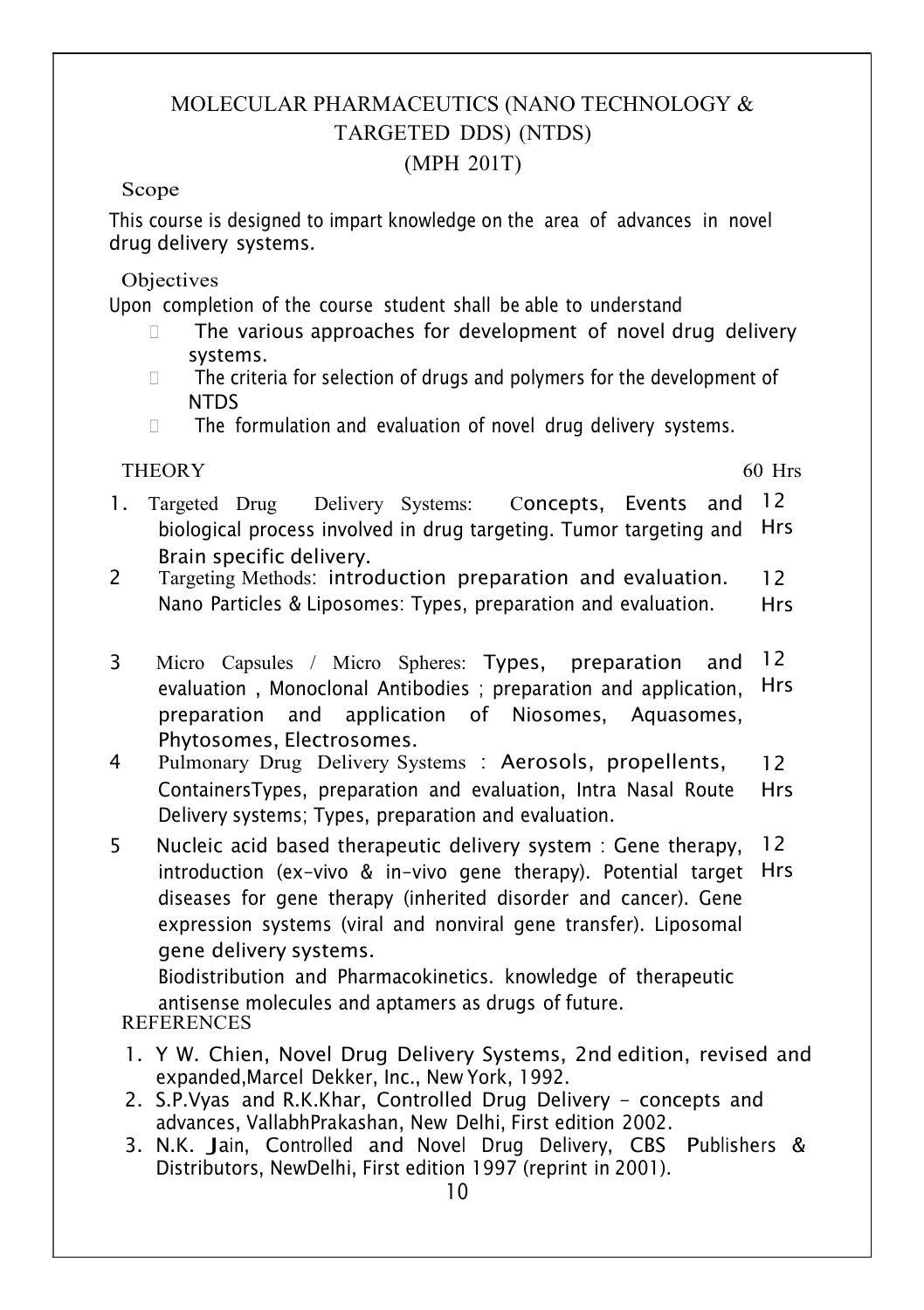## ADVANCED BIOPHARMACEUTICS & PHARMACOKINETICS (MPH 202T)

#### Scope

This course is designed to impart knowledge and skills necessary for dose calculations, dose adjustments and to apply biopharmaceutics theories in practical problem solving. Basic theoretical discussions of the principles of biopharmaceutics and pharmacokinetics are provided to help the students' to clarify the concepts.

## Objectives

Upon completion of this course it is expected that students will be able understand,

- $\square$  The basic concepts in biopharmaceutics and pharmacokinetics.
- The use raw data and derive the pharmacokinetic models and parameters the best describe the process of drug absorption, distribution, metabolism and elimination.
- $\square$  The critical evaluation of biopharmaceutic studies involving drug product equivalency.
- The design and evaluation of dosage regimens of the drugs using pharmacokinetic and biopharmaceutic parameters.
- $\Box$  The potential clinical pharmacokinetic problems and application of basics of pharmacokinetic

## THEORY 60 Hrs

1. Drug Absorption from the Gastrointestinal Tract: Gastrointestinal tract, Mechanism of drug absorption, Factors Hrs affecting drug absorption, pH–partition theory of drug absorption. Formuulation and physicochemical factors: Dissolution rate, Dissolution process, Noyes–Whitney equation and drug dissolution, Factors affecting the dissolution rate. Gastrointestinal absorption: role of the dosage form: Solution (elixir, syrup and solution) as a dosage form ,Suspension as a dosage form, Capsule as a dosage form, Tablet as a dosage form ,Dissolution methods ,Formulation and processing factors, Correlation of in vivo data with in vitro dissolution data.Transport model: Permeability-Solubility-Charge State and the pH Partition Hypothesis, Properties of the Gastrointestinal Tract (GIT), pH Microclimate Intracellular pH Environment, Tight-Junction Complex. 12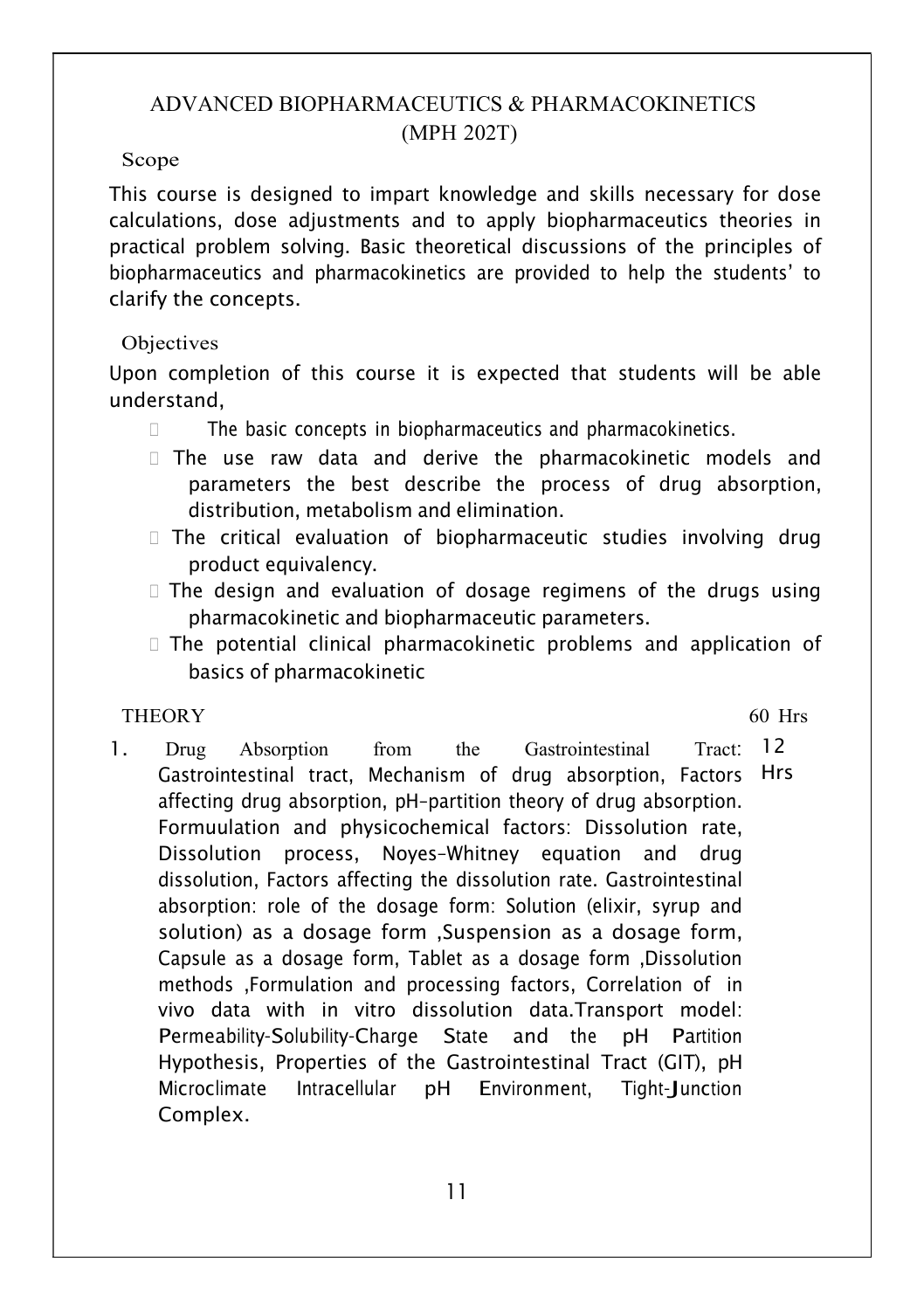- 2 Biopharmaceutic considerations in drug product and In Vitro Drug Product Performance: Introduction, Hrs biopharmaceutic factors affecting drug bioavailability, rate-limiting steps in drug absorption, physicochemical nature of the drug formulation factors affecting drug product performance, in vitro: dissolution and drug release testing, compendial methods of dissolution, alternative methods of dissolution testing,meeting dissolution requirements,problems of variable control in dissolution testingperformance of drug products. In vitro–in vivo correlation, dissolution profile comparisons, drug product stability,considerations in the design of a drug product. design 12
- 3 Pharmacokinetics: Basic considerations, pharmacokinetic 12 models, compartment modeling: one compartment model- IV Hrs bolus, IV infusion, extra-vascular. Multi compartment model:two compartment - model in brief, non-linear pharmacokinetics: cause of non-linearity, Michaelis - Menten equation, estimation of  $k_{max}$  and  $v_{max}$ . Drug interactions: introduction, the effect of proteinbinding interactions,the effect of tissue-binding interactions,cytochrome p450-based drug interactions,drug interactions linked to transporters.
- 4 Drug Product Performance, In Vivo: Bioavailability and Bioequivalence: drug product performance, purpose of bioavailability studies, relative and absolute availability. methods for assessing bioavailability, bioequivalence studies, design and evaluation of bioequivalence studies, study designs, crossover study designs, evaluation of the data, bioequivalence example, study submission and drug review process. biopharmaceutics classification system, methods. Permeability: In-vitro, in-situ and In-vivo methods.generic biologics (biosimilar drug products),clinical significance of bioequivalence studies, special concerns in bioavailability and bioequivalence studies, generic substitution. 12 Hrs
- 5 Application of Pharmacokinetics: Modified-Release Drug Products, Targeted Drug Delivery Systems and Biotechnological Products. Introduction to Pharmacokinetics and pharmacodynamic, drug interactions. Pharmacokinetics and pharmacodynamics of biotechnology drugs. Introduction, Proteins and peptides, Monoclonal antibodies, Oligonucleotides, Vaccines (immunotherapy), Gene therapies. 12 Hrs

 $12$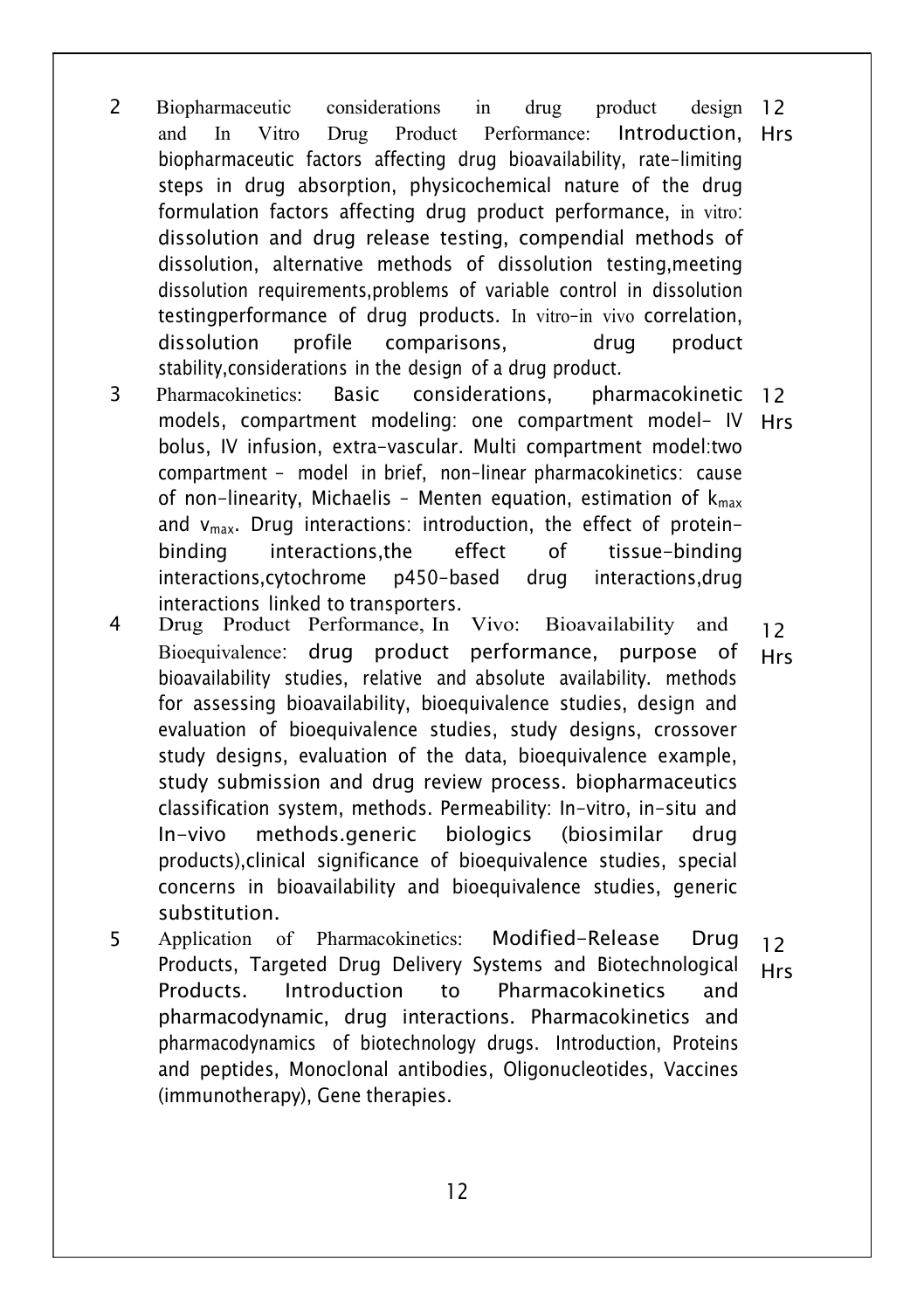- 1. Biopharmaceutics and Clinical Pharmacokinetics by Milo Gibaldi, 4th edition,Philadelphia, Lea and Febiger, 1991
- 2. Biopharmaceutics and Pharmacokinetics, A. Treatise, D .M. Brahmankar and Sunil B. Jaiswal., VallabPrakashan, Pitampura, Delhi
- 3. Applied Biopharmaceutics and Pharmacokinetics by Shargel. Land YuABC, 2ndedition, Connecticut Appleton Century Crofts, 1985
- 4. Textbook of Biopharmaceutics and Pharmacokinetics, Dr. Shobha Rani R. Hiremath,Prism Book
- 5. Pharmacokinetics by Milo Gibaldi and D. Perrier, 2nd edition, Marcel Dekker Inc.,New York, 1982
- 6. Current Concepts in Pharmaceutical Sciences: Biopharmaceutics, Swarbrick. J, Leaand Febiger, Philadelphia, 1970
- 7. Clinical Pharmacokinetics, Concepts and Applications 3rd edition by MalcolmRowland and Thom~ N. Tozer, Lea and Febiger, Philadelphia, 1995
- 8. Dissolution, Bioavailability and Bioequivalence, Abdou. H.M, Mack PublishingCompany, Pennsylvania 1989
- 9. Biopharmaceutics and Clinical Pharmacokinetics, An Introduction, 4th edition,revised and expande by Robert. E. Notari, Marcel Dekker Inc, New York and Basel,1987.
- 10.Biopharmaceutics and Relevant Pharmacokinetics by John. G Wagner and M.Pemarowski, 1st edition, Drug Intelligence Publications, Hamilton, Illinois, 1971.
- 11.Encyclopedia of Pharmaceutical Technology, Vol 13, James Swarbrick, James. G.Boylan, Marcel Dekker Inc, New York, 1996.
- 12. Basic Pharmacokinetics, 1 st edition, Sunil S Jambhekarand Philip J Breen,pharmaceutical press, RPS Publishing,2009.
- 13.Absorption and Drug Development- Solubility, Permeability, and Charge State, Alex Avdeef, John Wiley & Sons, Inc,2003.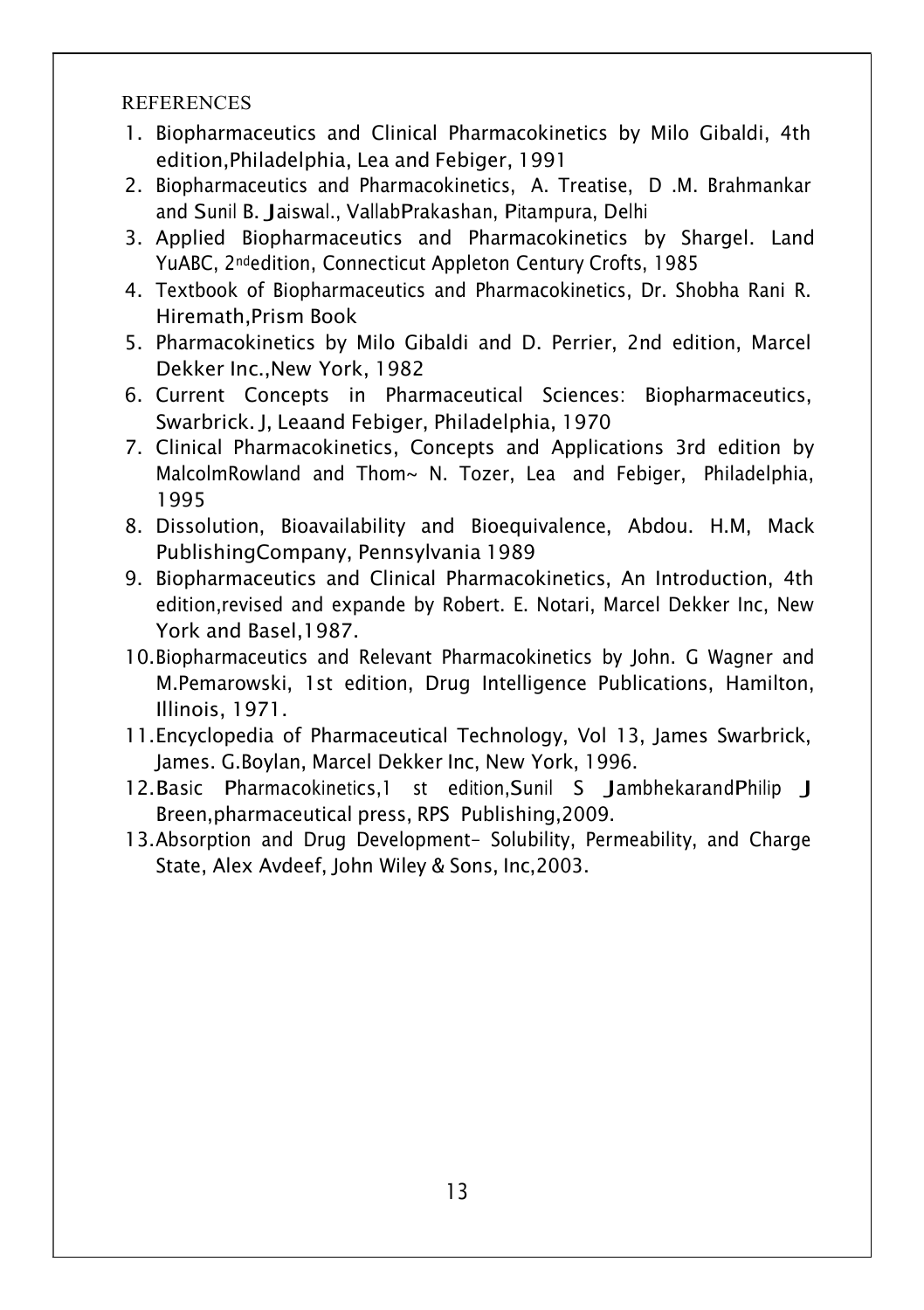## COMPUTER AIDED DRUG DEVELOPMENT (MPH 203T)

#### Scope

This course is designed to impart knowledge and skills necessary for computer Applications in pharmaceutical research and development who want to understand the application of computers across the entire drug research and development process. Basic theoretical discussions of the principles of more integrated and coherent use of computerized information (informatics) in the drug development process are provided to help the students to clarify the concepts.

#### Objectives

Upon completion of this course it is expected that students will be able to understand,

- **EXT** History of Computers in Pharmaceutical Research and Development
- □ Computational Modeling of Drug Disposition
- □ Computers in Preclinical Development
- Optimization Techniques in Pharmaceutical Formulation
- □ Computers in Market Analysis
- □ Computers in Clinical Development
- □ Artificial Intelligence (AI) and Robotics
- □ Computational fluid dynamics(CFD)

### THEORY 60 Hrs and the contract of the contract of the contract of the contract of the contract of the contract of the contract of the contract of the contract of the contract of the contract of the contract of the contract

- 1. a. Computers in Pharmaceutical Research Development: A General Overview: History of Computers in Hrs Pharmaceutical Research and Development. Statistical modeling in Pharmaceutical research and development: Descriptive versus Mechanistic Modeling, Statistical Parameters, Estimation, Confidence Regions, Nonlinearity at the Optimum, Sensitivity Analysis, Optimal Design, Population Modeling<br>b. Quality-by-Design In Pharmaceutical Development: b. Quality-by-Design In Pharmaceutical Introduction, ICH Q8 guideline, Regulatory and industry views on QbD, Scientifically based QbD - examples of application. and  $12$
- 2 Computational Modeling Of Drug Disposition: Introduction ,Modeling Techniques: Drug Absorption, Solubility, Intestinal Permeation, Drug Distribution ,Drug Excretion, Active Transport; P-gp, BCRP, Nucleoside Transporters, hPEPT1, ASBT, OCT, OATP, BBB-Choline Transporter. 12 Hrs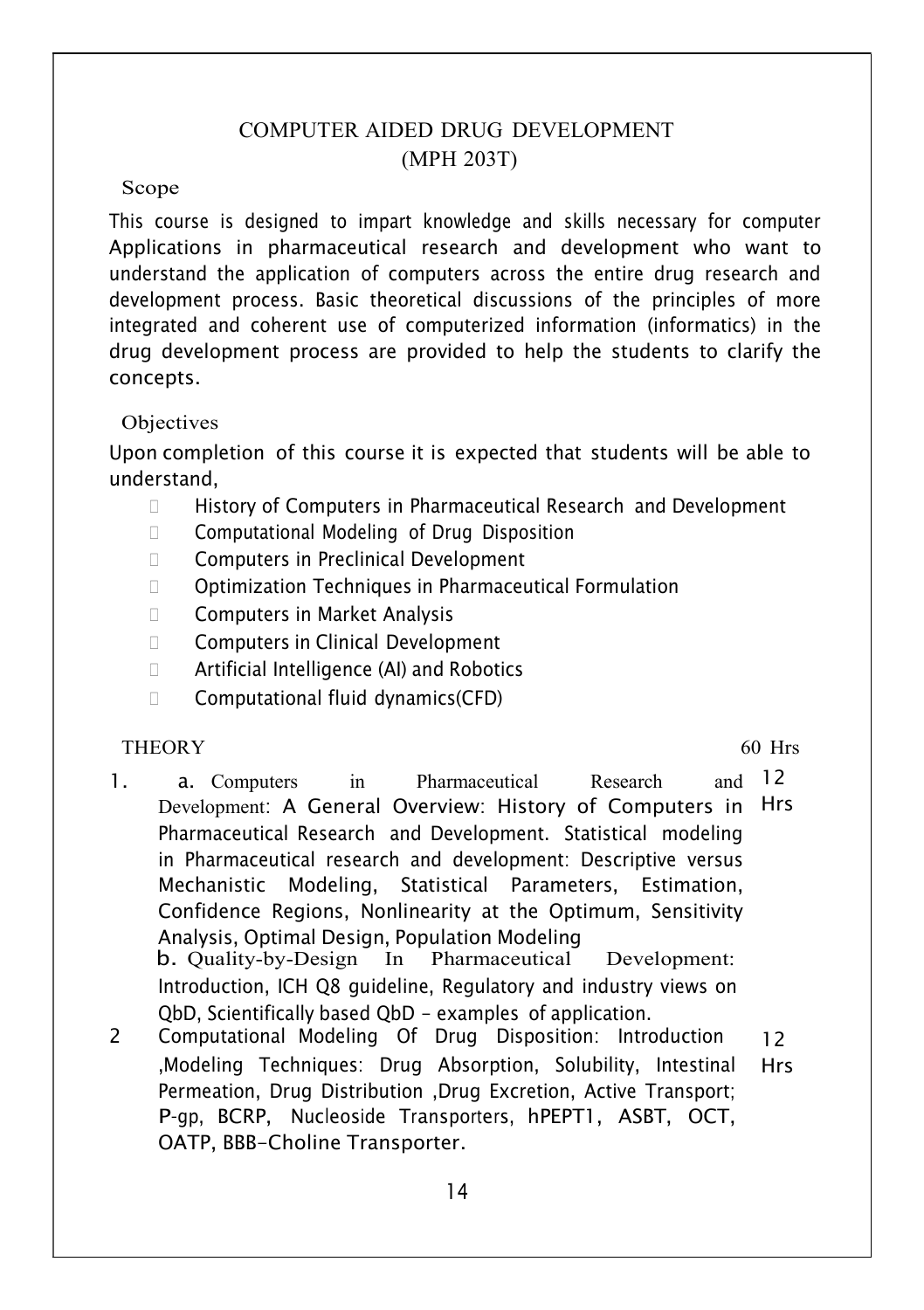- 3 Computer-aided formulation development:: Concept optimization, Optimization parameters, Factorial design, Optimization technology & Screening design. Computers in Pharmaceutical Formulation: Development of pharmaceutical emulsions, microemulsion drug carriers Legal Protection of Innovative Uses of Computers in R&D, The Ethics of Computing in Pharmaceutical Research, Computers in Market analysis  $of$  12 Hrs
- 4 a. Computer-aided biopharmaceutical characterization: Gastrointestinal absorption simulation. Introduction, Theoretical Hrs background, Model construction, Parameter sensitivity analysis, Virtual trial, Fed vs. fasted state, In vitro dissolution and in vitroin vivo correlation, Biowaiver considerations<br> **b.** Computer Simulations in Pharmacokinetics and 12

**Pharmacokinetics** Pharmacodynamics: Introduction, Computer Simulation: Whole Organism, Isolated Tissues, Organs, Cell, Proteins and Genes.

- c. Computers in Clinical Development: Clinical Data Collection and Management, Regulation of Computer Systems<br>rtificial Intelligence (AI) Robotics and Computational fluid
- 5 Artificial Intelligence (AI), Robotics and Computational dynamics: General overview, Pharmaceutical Automation, Pharmaceutical applications, Advantages and Disadvantages. Current Challenges and Future Directions. 12 Hrs

- 1. Computer Applications in Pharmaceutical Research and Development, Sean Ekins, 2006, John Wiley & Sons.
- 2. Computer-Aided Applications in Pharmaceutical Technology, 1st Edition, Jelena Djuris, Woodhead Publishing
- 3. Encyclopedia of Pharmaceutical Technology, Vol 13, James Swarbrick, James. G.Boylan, Marcel Dekker Inc, New York, 1996.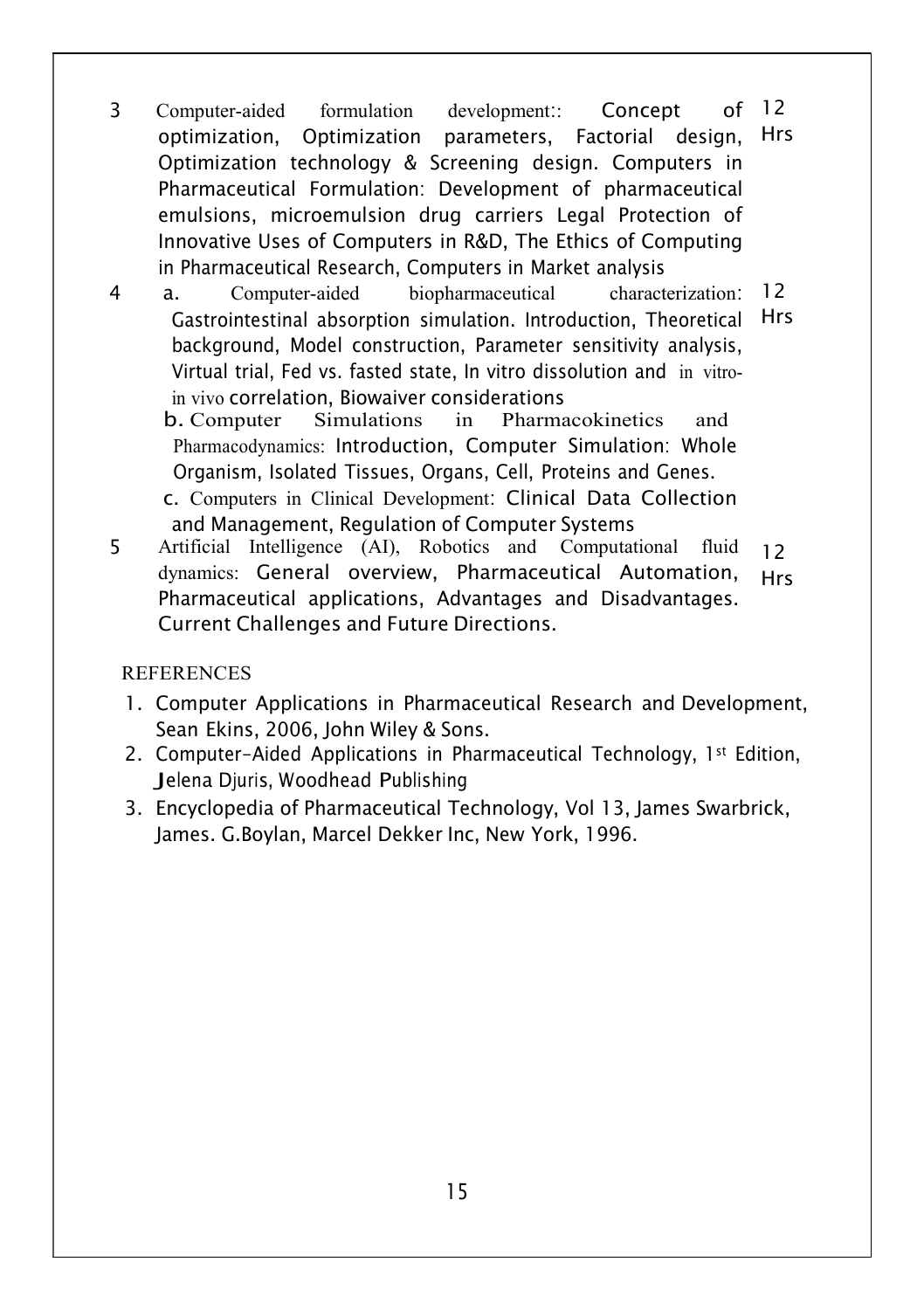## COSMETICS AND COSMECEUTICALS (MPH 204T)

Scope

This course is designed to impart knowledge and skills necessary forthefundamental need for cosmetic and cosmeceutical products.

## Objectives

Upon completion of the course, the students shall be able to understand

- Key ingredients used in cosmetics and cosmeceuticals.
- □ Key building blocks for various formulations.
- **Current technologies in the market**
- □ Various key ingredients and basic science to develop cosmetics and cosmeceuticals
- $\square$  Scientific knowledge to develop cosmetics and cosmeceuticals with desired Safety, stability, and efficacy.

## THEORY 60 Hrs

- 1. Cosmetics Regulatory : Definition of cosmetic products as per 12 Indian regulation. Indian regulatory requirements for labeling of Hrs cosmetics Regulatory provisions relating to import of cosmetics., Misbranded and spurious cosmetics. Regulatory provisions relating to manufacture of cosmetics – Conditions for obtaining license, prohibition of manufacture and sale of certain cosmetics, loan license, offences and penalties.
- 2 Cosmetics Biological aspects : Structure of skin relating to problems like dry skin, acne, pigmentation, prickly heat, wrinkles and body odor. Structure of hair and hair growth cycle. Common problems associated with oral cavity. Cleansing and care needs for face, eye lids, lips, hands, feet, nail, scalp, neck, body and under-arm. 12 Hrs
- 3 Formulation Building blocks: Building blocks for different 12 product formulations of cosmetics/cosmeceuticals. Surfactants – Hrs Classification and application. Emollients, rheological additives: classification and application. Antimicrobial used as preservatives, their merits and demerits. Factors affecting microbial preservative efficacy. Building blocks for formulation of a moisturizing cream, vanishing cream, cold cream, shampoo and toothpaste. Soaps and syndetbars.

Perfumes; Classification of perfumes. Perfume ingredients listed as allergens in EU regulation.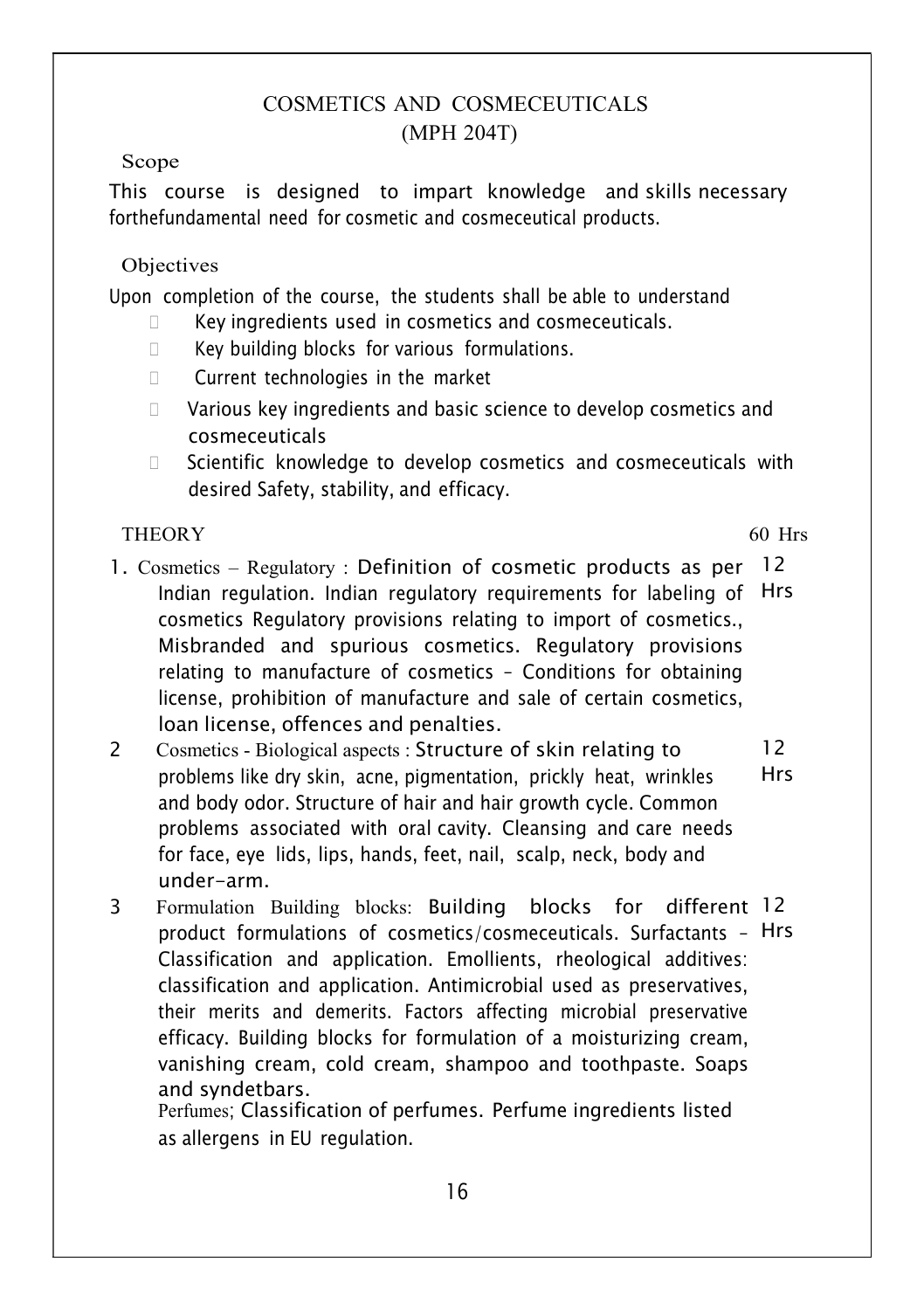Controversial ingredients: Parabens, formaldehyde liberators, dioxane.

- 4 Design of cosmeceutical products: Sun protection, sunscreens classification and regulatory aspects. Addressing dry skin, acne, sun-protection, pigmentation, prickly heat, wrinkles, body odor., dandruff, dental cavities, bleeding gums, mouth odor and sensitive teeth through cosmeceutical formulations. 12 Hrs
- 5 Herbal Cosmetics : Herbal ingredients used in Hair care, skin care and oral care. Review of guidelines for herbal cosmetics by private bodies like cosmos with respect to preservatives, emollients, foaming agents, emulsifiers and rheology modifiers. Challenges in formulating herbal cosmetics. 12 Hrs

- 1. Harry's Cosmeticology. 8<sup>th</sup> edition.
- 2. Poucher'sperfumecosmeticsandSoaps,10th edition.
- 3. Cosmetics Formulation, Manufacture and quality control, PP.Sharma,4th edition and the contract of the contract of the contract of the contract of the contract of the contract of the
- 4. Handbook of cosmetic science and Technology A.O.Barel, M.Paye and H.I. Maibach. 3 rd edition
- 5. Cosmetic and Toiletries recent suppliers catalogue.
- 6. CTFA directory.